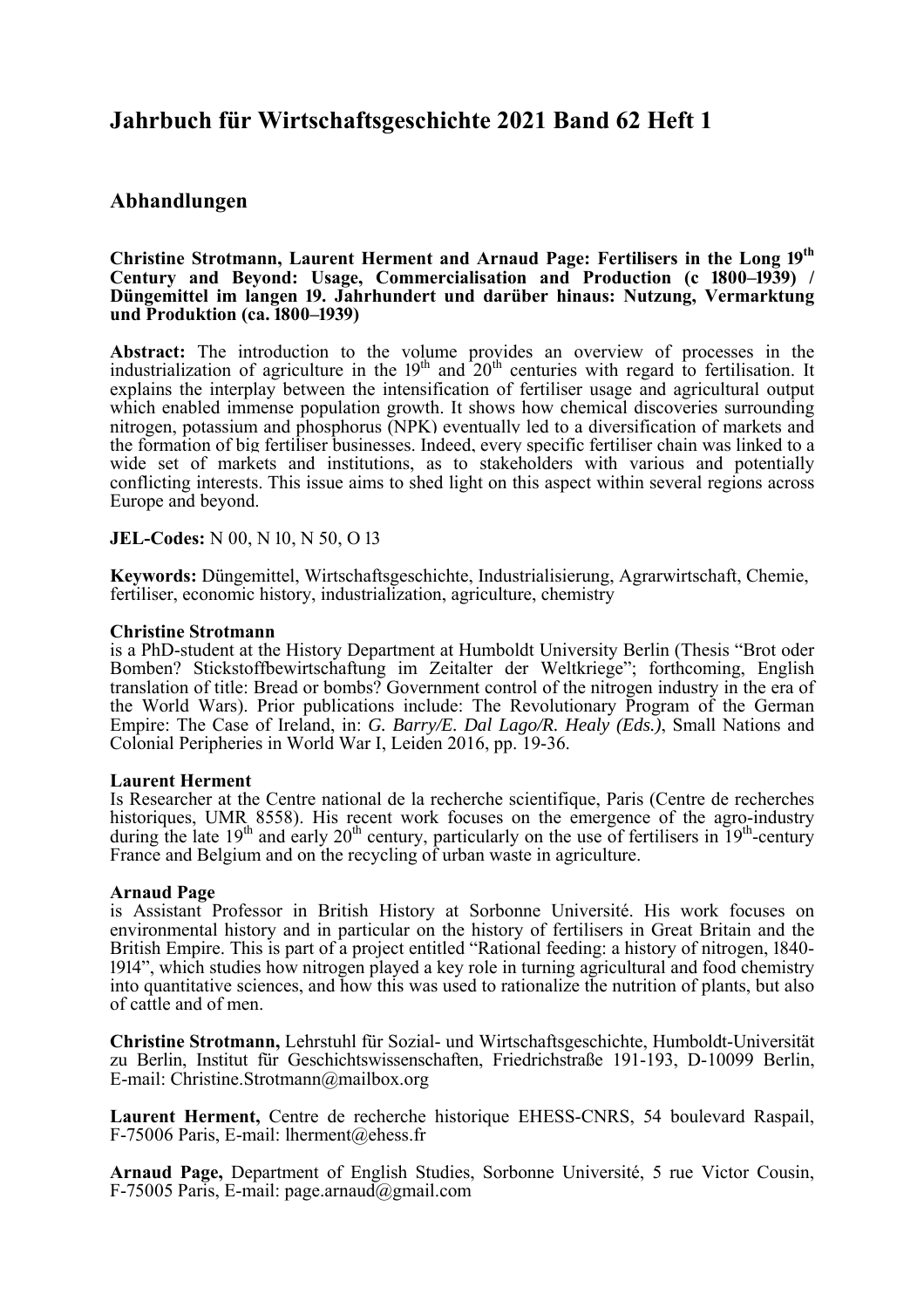#### **Beatriz Corbacho González\*, Roc Padró Caminal, David Soto Fernández and Lourenzo Fernández Prieto: Management of Soil Fertility and Agricultural Intensification in NW Iberia, 1750–1900 / Management von Bodenfruchtbarkeit und Agrarintensivierung im** Nordwesten der iberischen Halbinsel, 1750–1900

**Abstract:** This article describes agricultural practices of fertilization in the NW of the Iberian Peninsula between 1750 and 1900, where a leguminous plant called gorse (*Ulex Europaeus*) was used as bedding for livestock in order to produce manure. During the period examined, this whole region experienced a process of agricultural intensification which resulted in a net loss of nutrients in the soil. Peasants dealt with the increasing nutrient requirements by adapting land and livestock management in order to produce more manure during the second half of the  $20<sup>th</sup>$  century. However, this was done at the expense of nutrient reserves in extensively managed areas, all of which resulted in an unsustainable agricultural pattern. Our data also suggest that the context of nutrient scarcity could be related to changes in the migration pattern, which started to be more intense after 1850 and preferred distant destinations (America), thus switching from seasonal to permanent stays.

### **JEL-Codes:** N 53, N 93, Q 12, Q 13

**Keywords:** Environmental history, agricultural intensification, mixed farming, fertilization, social metabolism, nutrient balances, Umweltgeschichte, Agrarintensivierung, gemischte Landwirtschaft, Düngung, sozialer Stoffwechsel, Nährstoffhaushalt

#### **Beatriz Corbacho González**

holds a PhD in History from the University of Santiago de Compostela. She has done research on agrarian and environmental history within the theoretical frame of Social Metabolism and analysed soil fertility by applying the technique of nutrient balances.

**Roc Padró Caminal** is a Forest Engineer and holds a PhD from the University of Barcelona (Spain) in Environmental History. He has researched the socioecological transition from organic to industrial agriculture in Catalonia and analysed particular agroecosystems by applying both nutrient and energy balances.

#### **David Soto Fernández**

currently works as associate professor in Economic History at the Department of Applied Economics, Santiago de Compostela University. He does research in Rural and Environmental History and has been a member of the Agroecosytems History Lab at the University Pablo de Olavide (Sevilla).

#### **Lourenzo Fernández Prieto**

is a Professor at the History Department of the University of Santiago de Compostela, where he researches in the fields of Rural and Political History and coordinates the Histagra Research Group. He has been a visiting professor at Princeton, CUNY and University College Cork.

**Beatriz Corbacho González**, Departamento de Historia, Facultade de Xeografía e Historia, University of Santiago de Compostela, Praza da Universidade, 1, Santiago de Compostela, 15703, Coruña, Spain, E-mail: bea.corbacho@yahoo.es

**Roc Padró Caminal**, Instituto de Estudios Regionales y Metropolitanos de Barcelona, Plaça del Coneixement, Edifici MRA, segona planta, Campus UAB de, 08193 Bellaterra, Barcelona, Spain, E-mail: roc.padro@uab.cat

**David Soto Fernández**, Facultade de Administración e Dirección de Empresas, Avda. Alfonso X O Sabio, s/n, 27002, Lugo, Spain, E-mail: david.soto.fernandez@usc.es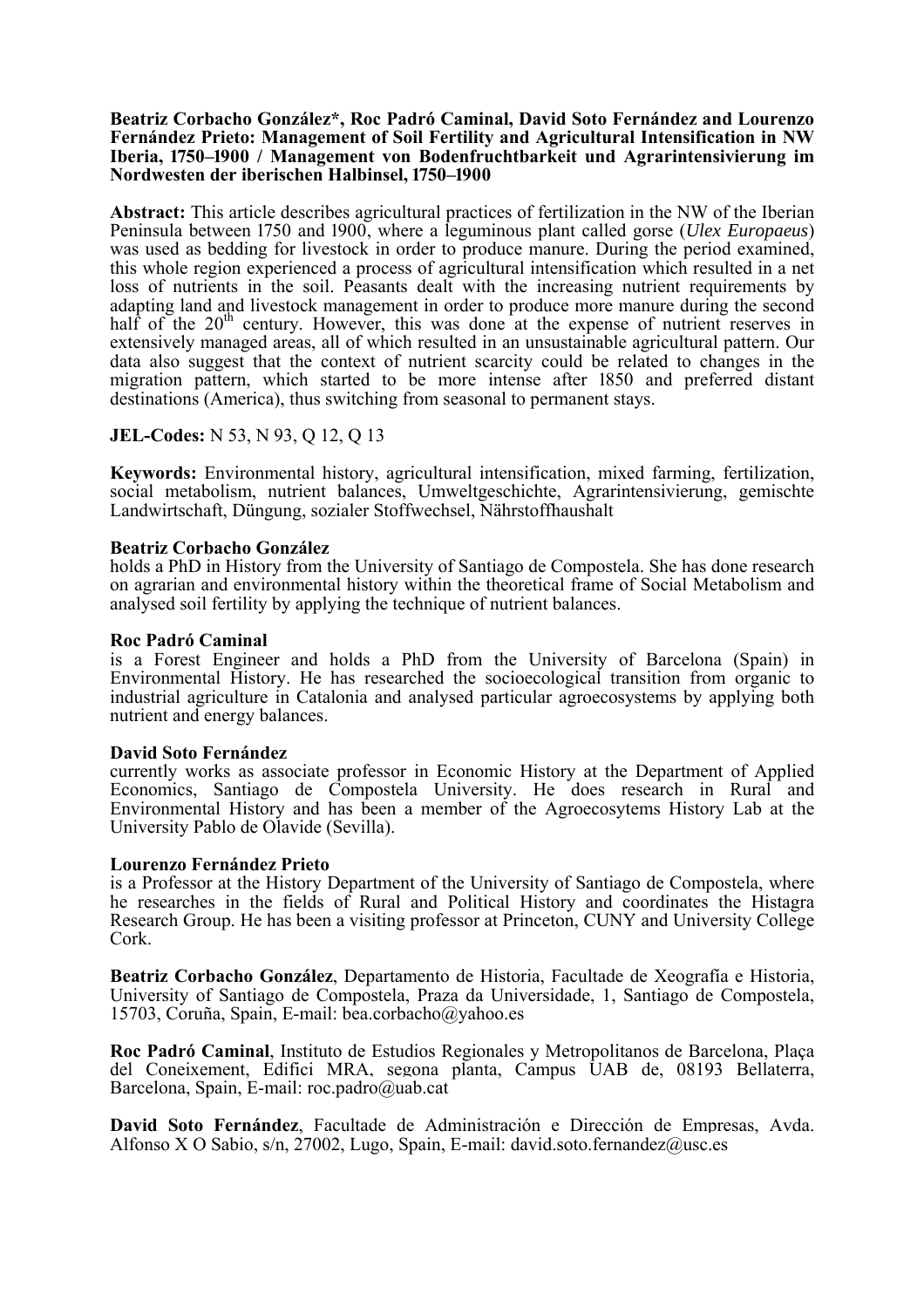**Lourenzo Fernández Prieto**, Departamento de Historia, Facultade de Xeografía e Historia, Universidade de Santiago de Compostela, 15782, Santiago de Compostela, Spain, E-mail: lourenzo.fernandez@usc.es

### **Arnaud Page and Laurent Herment: The Price of Nitrogen at the End of the Nineteenth**  Century / Der Stickstoffpreis am Ende des 19. Jahrhunderts

**Abstract:** The second half of the nineteenth century was marked by the concomitant and entangled processes of the rise of agricultural chemistry and that of the fertiliser trade. Yet, while the two were undoubtedly related, the work of agricultural chemists was not necessarily characterized by the uniform and unequivocal promotion of fertilisers. This article looks at some of the complex ways in which chemists participated in the development of the fertiliser trade by studying how their work was used to ascribe a commercial price to a chemical element. It analyses the contested development of the idea that nitrogen, in particular, could be given a price, and shows how the rise of this quotation lay at the intersection of scientific and commercial considerations. More broadly, it argues that the importance of the new *artificial* fertilisers primarily lay not so much in yield increases as in inaugurating a new regime marked by a more comprehensive quantitative assessment of inputs and outputs, thereby playing a key role in the *industrialisation* of agriculture.

### **JEL-Codes:** N 10, N 13, N 54, Q 11, Q 13

**Keywords:** fertilisers, nitrogen, chemistry, agriculture, nitrates, Düngemittel, Stickstoff, Chemie, Landwirtschaft, Nitrate

#### **Arnaud Page**

is Assistant Professor in British History at Sorbonne Université. His work focuses on environmental history and in particular on the history of fertilisers in Great Britain and the British Empire. This is part of a project entitled "Rational feeding: a history of nitrogen, 1840- 1914", which studies how nitrogen played a key role in turning agricultural and food chemistry into quantitative sciences, and how this was used to rationalize the nutrition of plants, but also of cattle and of men.

#### **Laurent Herment**

is Researcher at the Centre national de la recherche scientifique, Paris (Centre de recherches historiques, UMR 8558). His recent works focuses on the emergence of the agro-industry during the late nineteenth century and early twentieth century, particularly on the use of fertilisers in nineteenth-century France and Belgium and on the recycling of urban waste in agriculture.

**Arnaud Page**, Department of English Studies, Sorbonne Université, 5 rue Victor Cousin, 75005 Paris, France, E-mail: page.arnaud@gmail.com

Laurent Herment, Centre de recherche historique EHESS-CNRS, 54 boulevard Raspail, 75006 Paris, France, E-mail: lherment@ehess.fr

#### **Michael Moss: The British Fertiliser Manufacturers' Association: Struggle for Survival 1870–1930 / Die "British Fertiliser Manufacturers' Association" und ihr Existenzkampf, 1870–1930**

Abstract: Most firms in the British fertiliser industry of the 19<sup>th</sup> century were small and combined other activities, such as seed merchants, millers, manufacturers of sulphuric acid and in one case explosives. In the heyday of high farming there was almost no co-operation and no attempt to achieve economy of scale through merger and amalgamation. In 1875 just before the onset of the depression the Chemical Manure Manufacturers' Association was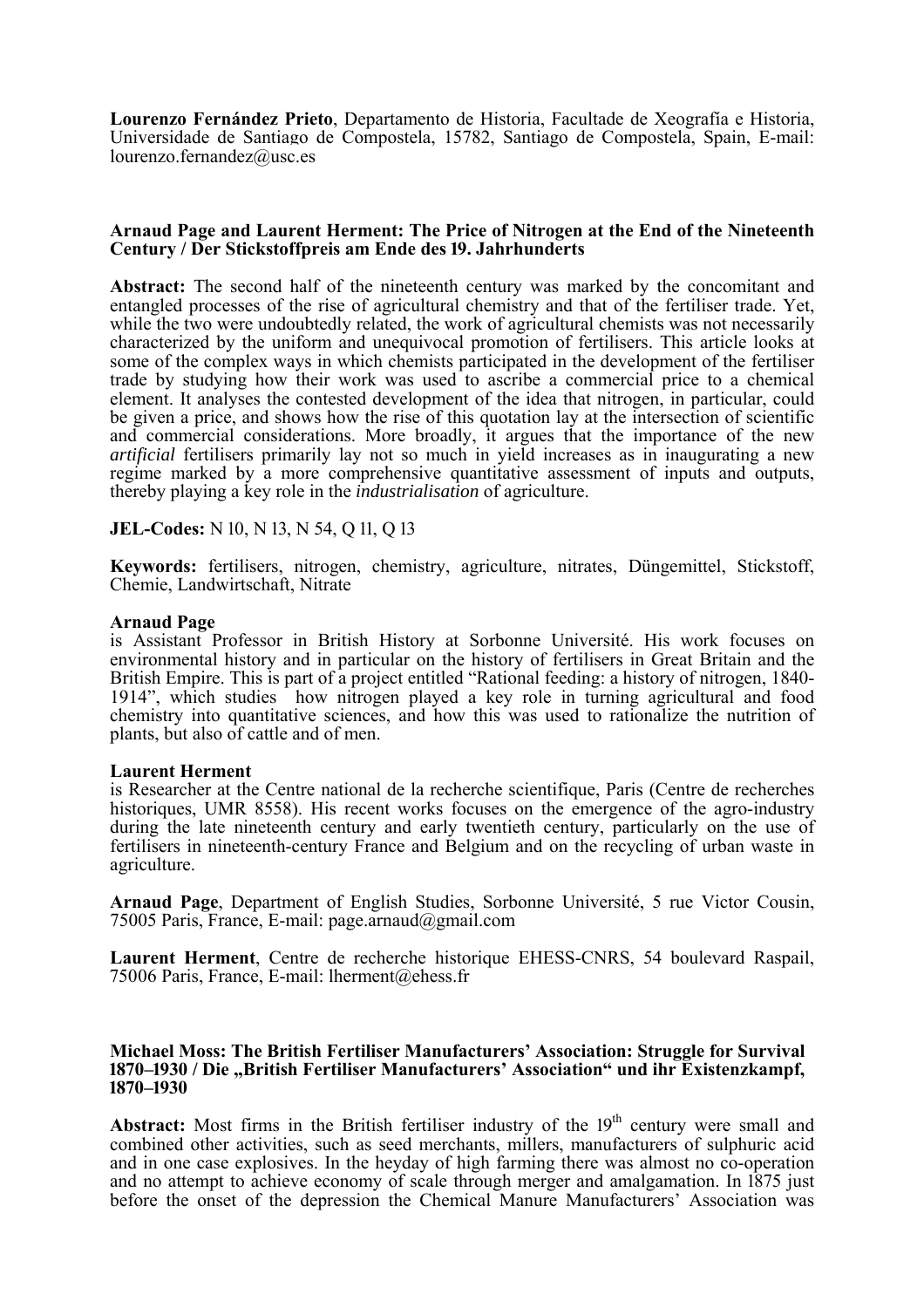formed to fix prices and address the challenges posed by proposed Government regulation of what was after all a noxious industry. This story mirrors much of British industry, where implicit (price-fixing) cartels failed and individual firms rejected collaboration in favour of what seems an irrational commitment to a free market ideology that was transparently misplaced.

**JEL-Codes**: N 00, N 10, N 53, N 54, N 63, N 64

**Keywords:** Superphosphates, Fertilizer Trade, United Kingdom, Edward Packard, Superphosphate, Düngemittelhandel, Vereinigtes Königreich

#### **Michael Moss**

was professor emeritus of archival science at the University of Northumbria, Newcastle. He was previously research professor in archival studies in the Humanities Advanced Technology and Information Institute (HATII) at the University of Glasgow, where he directed the Information Management and Preservation MSc programme. Prior to being appointed to HATII, he was archivist of the University from 1974 to 2003. He was educated at the University of Oxford and trained in the Bodleian Library. He was a non-executive director of the National Records of Scotland and until 2014 a member of the Lord Chancellor's Advisory Council on National Archives and Records. He was Miegunyah Distinguished Fellow in the e-Scholarship Research Centre at the University of Melbourne in 2014. He researched and wrote in the fields of history and the information sciences*.*

**Note:** Professor Michael Moss sadly died in January 2021. The editors would like to thank his former researcher Alison Turton and his assistant Rachel Rubin for their help in publishing this article. A few questions concerning footnotes remain.

**Jahrbuch für Wirtschaftsgeschichte – Redaktion**, Ruhr-Universität Bochum, Historisches Institut, Lehrstuhl für Wirtschafts- und Unternehmensgeschichte, D-44780 Bochum, E-mail: redaktion-jwg@rub.de

#### **Derek Byerlee: The** *Super* **State: The Political Economy of Phosphate Fertilizer Use in**  South Australia, 1880–1940 / Der "Super"-Staat: Die politische Ökonomie der Nutzung von Phosphordünger in Südaustralien, 1880–1940

**Abstract:** From 1882 to 1910 superphosphate was almost universally adopted by wheat farmers in South Australia. A supply chain perspective is used to link the mining of phosphate rock in distant Pacific islands to the final application of superphosphate in the fields of Australian wheat farmers. Farmers and private manufacturers led the adoption stage in the context of a liberal market regime and the role of the state at this stage was limited although strategic. After 1920, the role of the state in the industry sharply increased in all phases of the industry. A political economy perspective is used to analyse state-ownership of raw material supplies and protectionist policies to manufacturers that resulted in high prices in Australia by 1930. Numerous government reviews pitted the interests of farmers and manufacturers leading to a complex system of tariffs and subsidies in efforts to serve all interests. Overall, the adoption of superphosphate was a critical factor in developing productive and sustainable farming systems in Australia, although at the expense of Pacific Islanders who prior to WWII received token benefits and were ultimately left with a highly degraded landscape.

#### **JEL-Codes:** N 17, N 47, N 57, Q 31

**Keywords:** fertilizer adoption, phosphorus, supply chains, subsidies, tariff protection, agricultural policy, South Australia, Einführung von Düngemitteln, Phosphor, Lieferketten, Subventionen, Zollschutz, Agrarpolitik, Südaustralien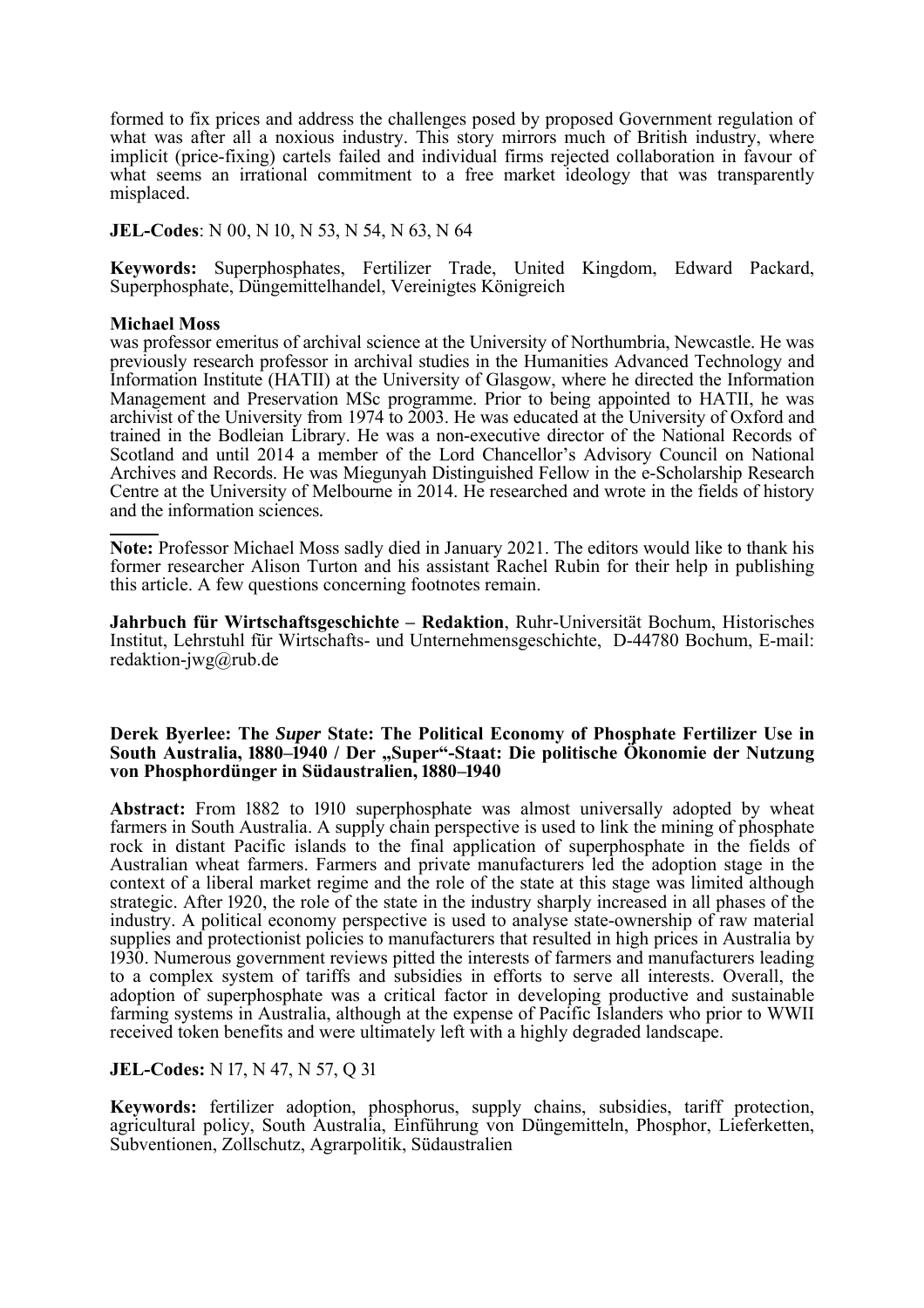#### **Derek Byerlee**

is an Adjunct Professor in the School of Foreign Service, Georgetown University. His more recent publications in agricultural history include *The Globalization of Hybrid Maize, 1921- 1970*, in: Journal of Global History 15, 2020, pp. 101-122, and *Feast or Famine: Staple Crops that Changed Global Food Systems in the 20th Century*, in: *S. Forbes (Ed.)*, Agricultural History of Plants in the Modern Age, Vol 6 Bloomsbury series on a Cultural History of Plants, 2020. His most recent book is *The Tropical Oil Crop Revolution; Food, Feed, Fuel and Forests*, Oxford 2017.

**Derek Byerlee**, School of Foreign Service, Georgetown University, 3938 Georgetown Ct NW, Washington, DC 20007, USA, E-mail: dbyerlee@gmail.com

#### **Luca Andreoni: Oilseed Cakes in Italy and France: Opportunities and Difficulties of a Market (late 19<sup>th</sup> and first half of the 20<sup>th</sup> Century) / Ölkuchen in Italien und Frankreich: Chancen und Schwierigkeiten eines Marktes (spätes ൫൳. Jahrhundert und erste Hälfte des 20. Jahrhunderts)**

**Abstract:** This paper addresses the trade and commercialisation of oilseed cakes (residues from the extraction of oils) and press cakes in Italy and France during the last decades of the  $19<sup>th</sup>$  century and in the first half of the  $20<sup>th</sup>$  century. It tries to demonstrate that the diffusion of oilseed cakes for livestock, a distinctive sign of the intensification of breeding that involved all of Europe, or as organic fertilisers, took place at the crossroads of multiple dynamics. Trade policy of the states, industrial choices and development paths of the different rural worlds help to explain the variations in timing, spatial scale and methods used. The spread of oilseed cakes confirms that the modernisation of European agriculture happened on different and interrelated fronts.

#### **JEL-Codes:** N 53, N 54

**Keywords:** rural history, Italy, France, oilseed cakes, modernisation, countryside, livestock, feeding, fertilisers, Agrargeschichte, Italien, Frankreich, Ölkuchen, Modernisierung, Landwirtschaft, Viehbestand, Fütterung, Düngemittel

#### **Luca Andreoni**

is a Researcher (RTD-a) in Economic History at the Università Politecnica delle Marche, Department of Economic and Social Sciences (Ancona, Italy). His publications include the books *I conti del camerlengo. Finanza ed economia a San Marino fra Sette e Ottocento* (San Marino 2012) and *"Una nazione in commercio". Ebrei di Ancona, traffici adriatici e pratiche mercantili in età moderna* (Milan 2019).

**Luca Andreoni,** Dipartimento di scienze economiche e sociali, Facoltà di Economia "Giorgio Fuà", Università Politecnica delle Marche, Piazzale Martelli, 8, 60121 Ancona, Italy, E-mail: l.andreoni@univpm.it

**Christine Strotmann: Nitrogenous Fertilisers in Germany – Paths of Distribution from Chile Saltpetre to Haber-Bosch-Ammonia and Cyanamide (ca 1914–1930) / Stickstoffdüngemittel in Deutschland – Ihre Verbreitung von Chilesalpeter zu Haber-Bosch-**Ammoniak und Kalkstickstoff (ca. 1914–1930)

**Abstract:** This paper focusses on nitrogenous fertilisers in Germany and how they were distributed from the First World War into the 1930s. Since the availability of the fertilisers kept changing at a fast pace in the period under discussion here, the focus lies on policies concerning the production of nitrogen and the markets for nitrogenous fertilisers. The paper discusses the impact of the development of a (nearly) entirely new domestic nitrogen industry during the First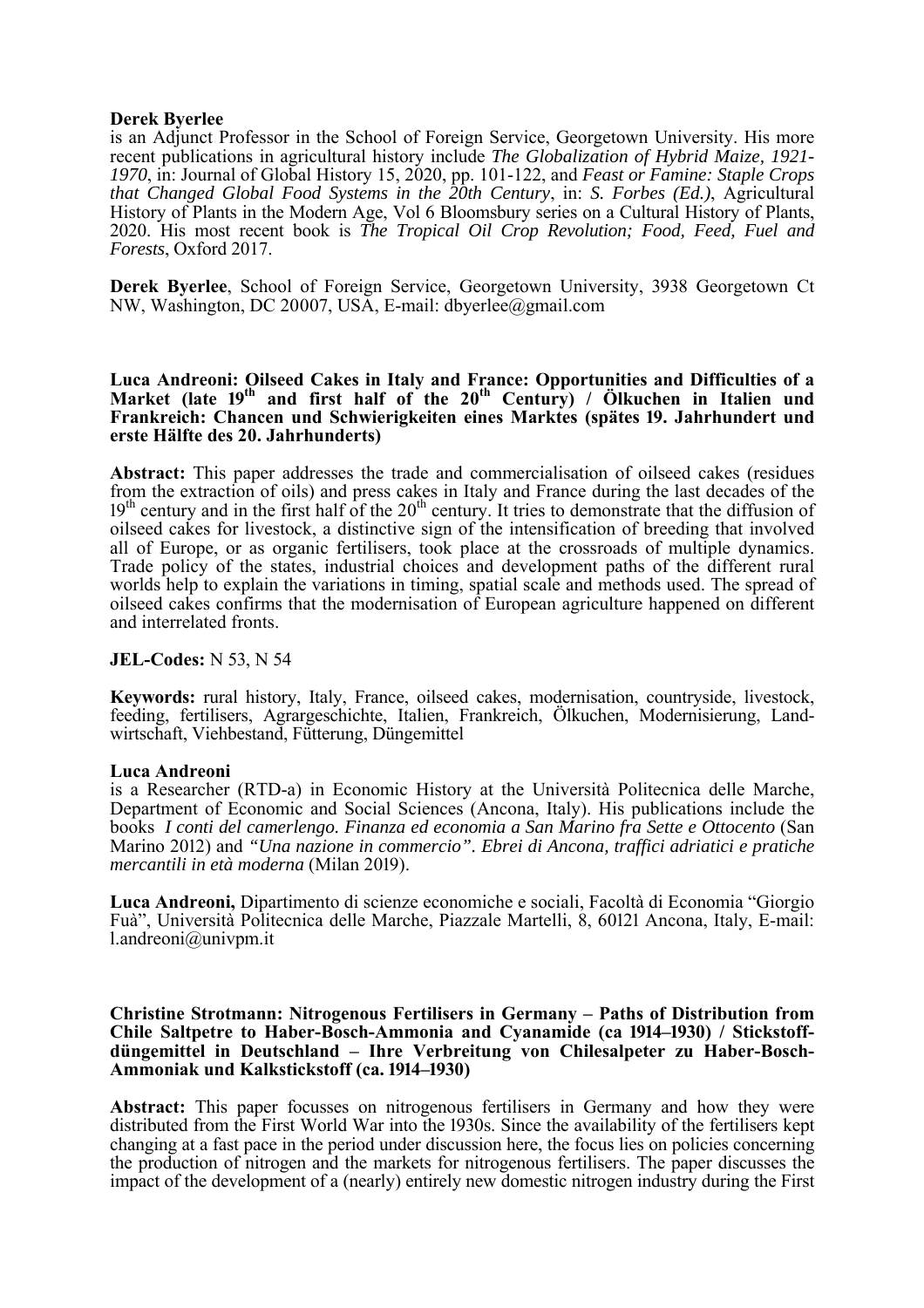World War on the market for nitrogenous fertilisers during the war and interwar period, up until the foundation of an international nitrogen cartel in 1930.

**JEL-Codes:** N 14, N 44, N 54, N 74

**Keywords:** nitrogen, ammonia, agriculture, fertiliser, First World War, war economy, Stickstoff, Ammoniak, Landwirtschaft, Düngemittel, Erster Weltkrieg, Kriegswirtschaft

#### **Christine Strotmann**

is a PhD-student at the History Department at Humboldt University Berlin (Thesis "Brot oder Bomben? Stickstoffbewirtschaftung im Zeitalter der Weltkriege"; forthcoming, English translation of title: Bread or bombs? Government control of the nitrogen industry in the era of the World Wars). Prior publications include: The Revolutionary Program of the German Empire: The Case of Ireland, in: *G. Barry/E. Dal Lago/R. Healy* (Eds.), Small Nations and Colonial Peripheries in World War I, Leiden 2016, pp. 19-36.

**Christine Strotmann**, Lehrstuhl für Sozial- und Wirtschaftsgeschichte, Humboldt-Universität zu Berlin, Institut für Geschichtswissenschaften, Friedrichstraße 191-193, D-10099 Berlin, E-mail: Christine.Strotmann@mailbox.org

#### **Michael Llopart: The French Nitrogen Industry during the Interwar Period: The Ambiguous Relationship between the State and Manufacturers / Die französische Stickstoffindustrie in der Zwischenkriegszeit: Die uneindeutige Beziehung zwischen dem Staat und den Herstellern**

**Abstract:** At the end of the First World War, the French government seized the opportunity to acquire the chemical processes of the German firm BASF, including the Haber-Bosch process. This patent made it possible to synthesize nitrogen from the air and thus produce nitrogen fertilizers in large quantities. French industrialists, however, refused to acquire these patents, and to make up for this lack of private sector involvement, the French Parliament decided in 1924 to create a national plant (ONIA), which became the first state-owned plant to be exposed to market competition. The intention was for the ONIA to supply the army with nitric acid in times of war, and, in peacetime, to sell fertilizers at the lowest possible prices in order to curb the monopoly of the private industry cartel. The purpose of this article is therefore to study the establishment and organisation of the French market for nitrogen fertilisers during the inter-war period by raising a number of questions about the ambiguous and complex relations between the state and private industry in this strategic sector. Why was the state policy initiated with the ONIA not successful at first? From  $[927-1928]$ , once the ONIA was operational, why and how did the public and private players jointly organise the marketing of fertilisers even though their interests were partially divergent? From the economic crisis of the 1930s onwards, how did the regulation of this mixed market evolve and how were public/private tensions overcome? In the French case, why did French producers leave the international cartel very early on in favour of state protectionism? And finally, to what extent can it be said that this "managed economy" framework succeeded in satisfying all the players in the French nitrogen industry?

**JEL-Codes:** N 14, N 44, N 54, Q 13

**Keywords:** chemical industry, ONIA, nitrogen fertilizer, state, mixed market, Chemische Industrie, Stickstoffdünger, Staat

#### **Michael Llopart**

currently teaches history and geography at a high school. He also teaches contemporary history at the Jean Jaurès University in Toulouse. In connection with the FRAMESPA laboratory and under the direction of Professor Jean-Marc Olivier, he defended his doctoral thesis in history on June 26, 2020. It dealt with the problem of nitrogen in France and the controversial beginnings of the National Industrial Nitrogen Office between 1924 and 1940.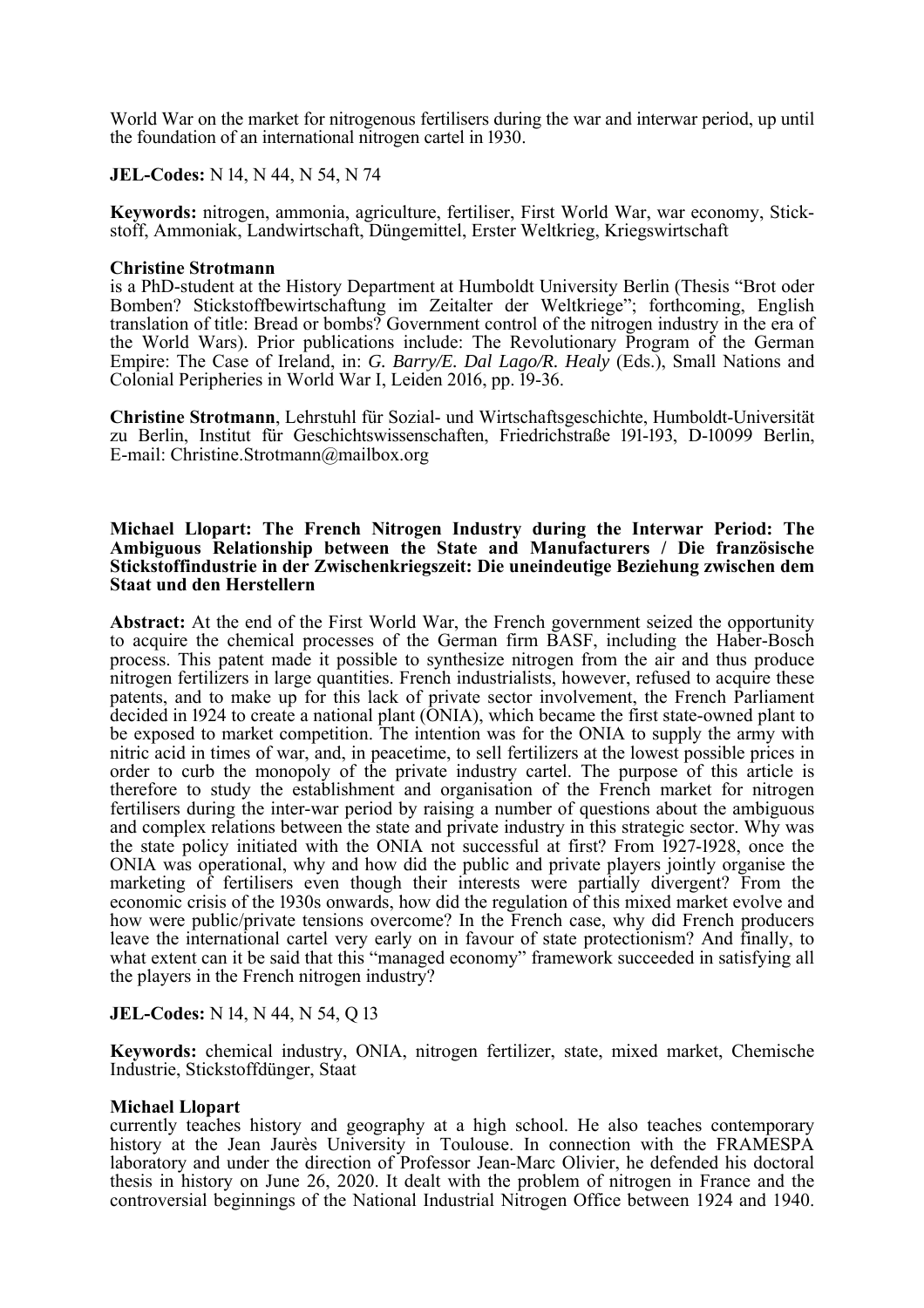He is also working on the history of the chemical and fertilizer industry, on the changing role of the State in industry, and, more broadly, on the evolution of social relations in France in the 1960s.

**Michael Llopart**, 1 rue Frédéric Chopin, 31270 Cugnaux, France, E-mail: mika\_llopart@hotmail.fr

## **Forschungs- und Literaturberichte**

**Ralf Stremmel: Die Gauwirtschaftsberater der NSDAP / Zum Profil von Funktionsträgern zwischen Partei und Wirtschaft / The Gau Economic Advisers (Gauwtschaftsberater) of the NSDAP. The Profile of Function Holders between Party and Economy** 

Abstract: At least 129 Gau economic advisers of the NSDAP worked at the intersection of politics and economics, wielding a considerable amount of power. At the regional level, they were able to have a say in the success and existence of corporations. The article examines this group's organization and remit, as well as resources in power and capital. Along the lines of collective biographies, it covers the aspects of generation, origin, socioeconomic status, fluctuation, and entry into the Nazi party. While no homogenous type of Gau economic adviser or a pattern of action could be identified, the final part of the article outlines common aspects and presents five ideal types of Gau economic advisers.

#### **JEL-Codes:** N 440

**Keywords:** NSDAP, History of National Socialism, History of Government, Gauwirtschaftsberater, Biography, Kollektivbiographie

#### **Ralf Stremmel**

studierte Geschichtswissenschaften, Allg. Literaturwissenschaften und Wirtschaftswissenschaften. Seit 2003 leitet er das Historische Archiv Krupp bei der Alfried Krupp von Bohlen und Halbach-Stiftung in Essen. Außerdem ist er apl. Professor für Neuere und Neueste Geschichte an der Ruhr-Universität Bochum.

**Ralf Stremmel**, Ruhr-Universität Bochum, Fakultät für Geschichtswissenschaften / Historisches Institut, Universitätsstraße 150, D-44780 Bochum, E-mail: ralf.stremmel@ruhruni-bochum.de

#### **Andreas Friedolin Lingg: Schools of Empiricism. Perspectives on Central European Mining Regions of the Early Modern Age as Laboratories of Modern Knowledge Cultures / Schulen des Empirismus. Die frühneuzeitlichen Silberreviere Mitteleuropas und die Frage nach dem nützlichen Wissen**

**Abstract:** Recent research emphasizes that empiricist approaches already emerged long before the seventeenth and eighteenth century. While many of these contributions focus on specific professions, it is the aim of this article to supplement this discourse by describing certain social spaces that fostered empiricist attitudes. A particularly interesting example in this respect is the mining region of the Erzgebirge (Saxony) in the fifteenth and sixteenth century. The following article will use this mining district as a kind of historical laboratory, as a space not only for scientific observation but also as a structure within which specific forms of knowledge were socially tested, to show how the economic transformation of this region supported the rise of characteristic elements of empiricist thinking. It is common practice to link the appraisal of useful knowledge, (personal) experience and the distrust towards (scholastic) authorities in those days with only small minorities. By addressing not only the struggles of the commercial elites but also the challenges faced by the average resident of a